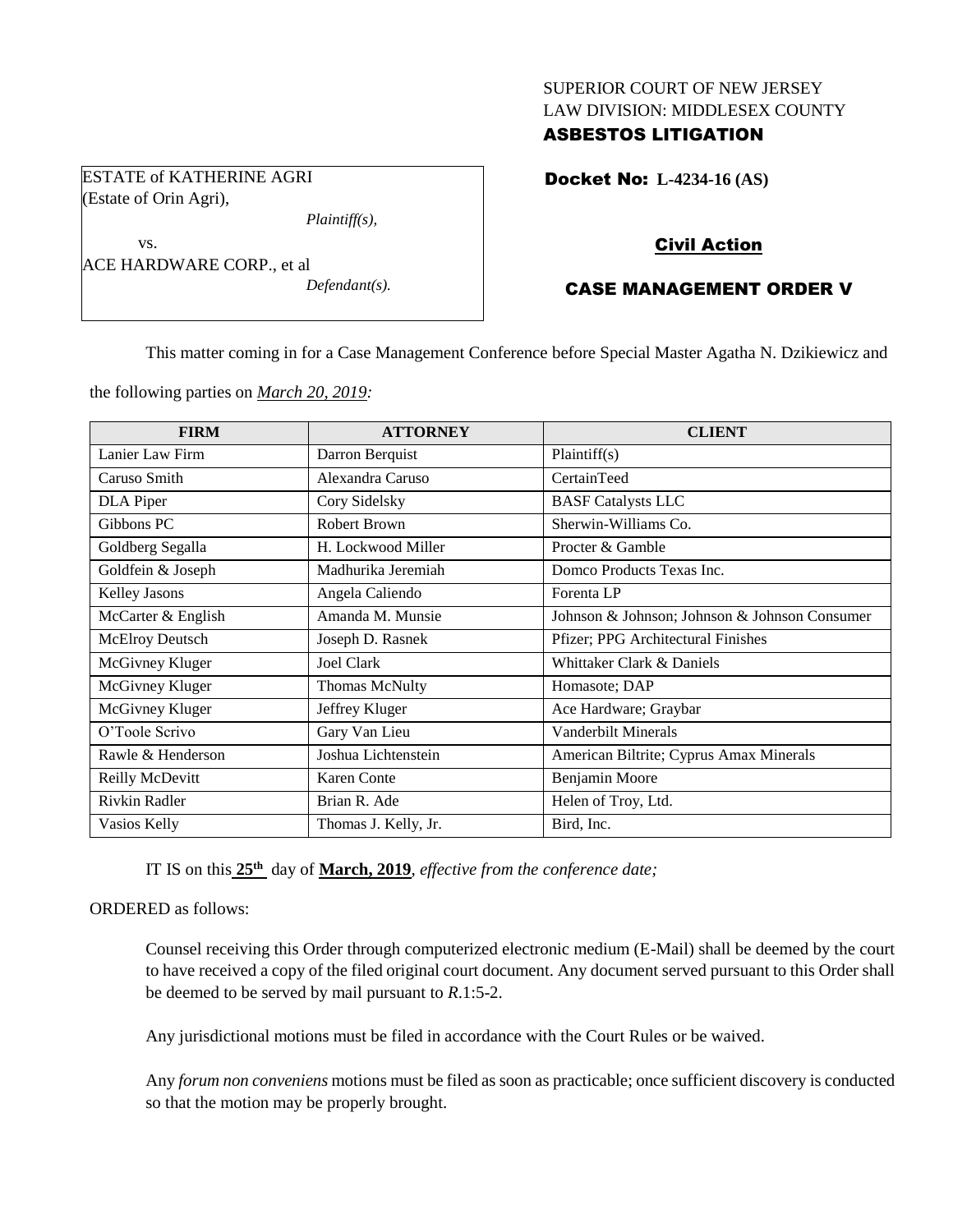# **DISCOVERY**

- August 30, 2019 Fact discovery, including depositions, shall be completed by this date. Plaintiff's counsel shall contact the Special Master within one week of this deadline if all fact discovery is not completed.
- August 30, 2019 Depositions of corporate representatives shall be completed by this date.

## **EARLY SETTLEMENT**

February 28, 2020 Settlement demands shall be served on all counsel and the Special Master by this date.

## **MEDICAL EXPERT REPORT**

| October 4, 2019  | Plaintiff shall serve medical expert reports by this date.                                                                                                                                                                                               |
|------------------|----------------------------------------------------------------------------------------------------------------------------------------------------------------------------------------------------------------------------------------------------------|
| October 4, 2019  | Upon request by defense counsel, plaintiff is to arrange for the transfer of pathology specimens<br>and x-rays, if any, by this date.                                                                                                                    |
| December 6, 2019 | Defendants shall identify its medical experts and serve medical reports, if any, by this date. In<br>addition, defendants shall notify plaintiff's counsel (as well as all counsel of record) of a<br>joinder in an expert medical defense by this date. |

## **LIABILITY EXPERT REPORTS**

| October 4, 2019  | Plaintiff shall identify its liability experts and serve liability expert reports by this date or<br>waive any opportunity to rely on liability expert testimony. |
|------------------|-------------------------------------------------------------------------------------------------------------------------------------------------------------------|
| Dogambar 6, 2010 | Defendents shell identify its lightlity experts and serve lightlity expert reports if any by this                                                                 |

December 6, 2019 Defendants shall identify its liability experts and serve liability expert reports, if any, by this date or waive any opportunity to rely on liability expert testimony.

#### **SUMMARY JUDGMENT MOTION PRACTICE**

- October 4, 2019 Plaintiff's counsel shall advise, in writing, of intent not to oppose motions by this date.
- January 17, 2020 Summary judgment motions shall be filed no later than this date.
- February 14, 2020 Last return date for summary judgment motions.

#### **ECONOMIST EXPERT REPORTS**

- October 4, 2019 Plaintiff shall identify its expert economists and serve expert economist report(s), if any, by this date or waive any opportunity to rely on economic expert testimony.
- December 6, 2019 Defendants shall identify its expert economists and serve expert economist report(s), if any, by this date or waive any opportunity to rely on economic expert testimony.

#### **EXPERT DEPOSITIONS**

March 30, 2020 Expert depositions shall be completed by this date. To the extent that plaintiff and defendant generic experts have been deposed before, the parties seeking that deposition in this case must

 $\_$  ,  $\_$  ,  $\_$  ,  $\_$  ,  $\_$  ,  $\_$  ,  $\_$  ,  $\_$  ,  $\_$  ,  $\_$  ,  $\_$  ,  $\_$  ,  $\_$  ,  $\_$  ,  $\_$  ,  $\_$  ,  $\_$  ,  $\_$  ,  $\_$  ,  $\_$  ,  $\_$  ,  $\_$  ,  $\_$  ,  $\_$  ,  $\_$  ,  $\_$  ,  $\_$  ,  $\_$  ,  $\_$  ,  $\_$  ,  $\_$  ,  $\_$  ,  $\_$  ,  $\_$  ,  $\_$  ,  $\_$  ,  $\_$  ,